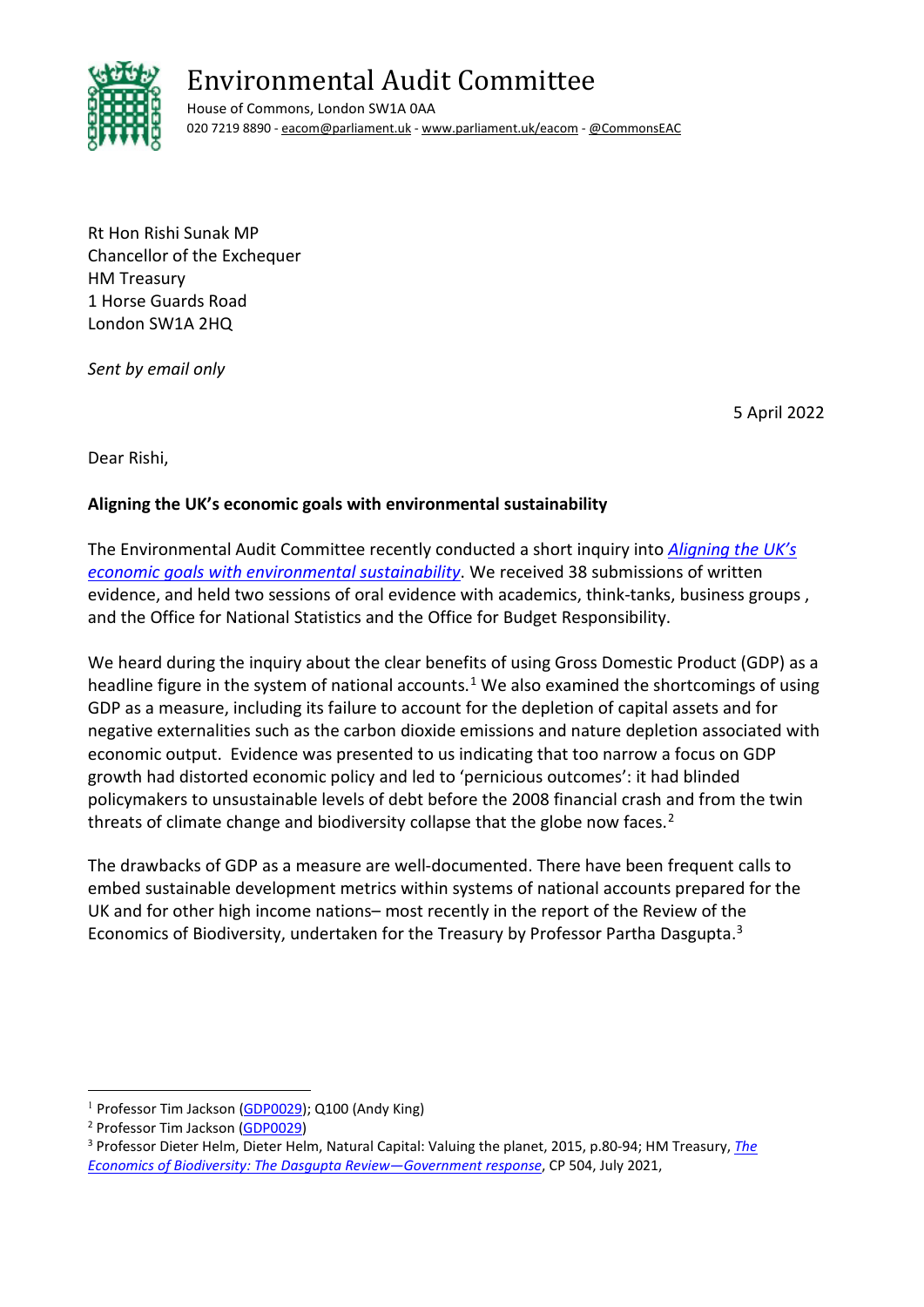#### The findings of the Dasgupta review

As you will know, the report of Professor Dasgupta's review concluded that because GDP does not currently account for the depreciation of natural assets it encourages the pursuit of 'unsustainable economic growth and development'.[4](#page-1-0) During the Committee's inquiry, it was suggested that that Government's response to the Dasgupta Review to date had been lacking in ambition and in detail. The UK Sustainable Investment and Finance Association (UKSIF) argued that the Government's response to the Dasgupta Review had not been sufficiently ambitious.<sup>[5](#page-1-1)</sup> The business sustainability body the Aldersgate Group welcomed the commissioning of the review and also welcomed as positive a number of the policies to drive investment in nature that had been introduced in response to the Dasgupta recommendations. It argued that the Government response had failed to set out the ways in which it was intended to integrate the Dasgupta recommendations into the way the UK measures economic prosperity. The Aldersgate Group also pointed out that it was critical that the recommendations of the Review were developed into actionable policies which reflected the role of nature across the economy, and observed that the Government response did not set out an action plan for implementation of and engagement with the Dasgupta recommendations across all Government departments.<sup>6</sup>

Policy decisions on tax, spending, project appraisal and financial regulation are all critical to achieving the UK's net zero and biodiversity targets.<sup>[7](#page-1-3)</sup> It is therefore crucial that the potential environmental and climate impacts of all economic policy decisions are fully assessed in the same way, and with the same priority, as other potential impacts. This is an economic imperative as well as an ecological one. The Office for Budget Responsibility has warned that 'unmitigated climate change would ultimately have catastrophic economic and fiscal consequences for the UK.<sup>'[8](#page-1-4)</sup> We note that the Kunming Declaration, adopted by the UK and other parties to the UN Convention on Biological Diversity in October 2021, committed states 'to promote the integration, or "mainstreaming" of the conservation and sustainable use of biodiversity into decision-making including through […] economic accounting […]'.[9](#page-1-5)

Although the UK can boast some demonstrable success in decoupling carbon dioxide emissions and resource from GDP growth over the last thirty years, questions remain about whether the rate of decoupling is adequate to limit global heating to 1.5 °C in line with the Paris Agreement and the UK's own net zero targets.<sup>[10](#page-1-6)</sup> The ecological economist Kate Raworth told the Committee that 'the evidence to date suggests that 'decoupling' GDP growth from environmental burdens, such as consumption-based carbon dioxide emissions and resource use, is highly unlikely to occur at the scale and speed required.<sup>'11</sup> The Climate Change Committee's most recent progress report to Parliament shows that the UK is not currently on track to deliver the carbon reductions required to meet our coming carbon budgets on the path to net zero.<sup>[12](#page-1-8)</sup> Despite the evident need

<span id="page-1-0"></span><sup>4</sup> Dasgupta, P. (2021), *[The Economics of Biodiversity: The Dasgupta Review](https://www.gov.uk/government/publications/final-report-the-economics-of-biodiversity-the-dasgupta-review)*. (London: HM Treasury).

<span id="page-1-1"></span> $<sup>5</sup>$  UKSIF (GDP0009)</sup>

<span id="page-1-3"></span><span id="page-1-2"></span><sup>&</sup>lt;sup>6</sup> Aldersgate Group [\(GDP0034\)](https://committees.parliament.uk/work/1668/aligning-the-uks-economic-goals-with-environmental-sustainability/publications/written-evidence/?SearchTerm=Aldersgate&DateFrom=&DateTo=&SessionId=)<br>
<sup>7</sup> Institute for Government, <u>Net zero: How government can meet its climate change target</u>, September 2020<br>
<sup>8</sup> OBR, <u>Fiscal Risks Report</u>, July 2021<br>
<sup>9</sup> UN Convention on Biological Divers

<span id="page-1-4"></span>

<span id="page-1-5"></span>*[building a shared future for all life on earth",](https://www.cbd.int/doc/c/c2db/972a/fb32e0a277bf1ccfff742be5/cop-15-05-add1-en.pdf)* Kunming, China, 13 October 2021, para 3

<span id="page-1-6"></span><sup>&</sup>lt;sup>10</sup> ONS, [The decoupling of economic growth from carbon emissions: UK evidence,](https://www.ons.gov.uk/economy/nationalaccounts/uksectoraccounts/compendium/economicreview/october2019/thedecouplingofeconomicgrowthfromcarbonemissionsukevidence) October 2019

<span id="page-1-8"></span><span id="page-1-7"></span><sup>&</sup>lt;sup>11</sup> Doughnut Economics Action Lab [\(GDP0040\)](https://committees.parliament.uk/writtenevidence/43722/pdf/)<br><sup>12</sup> Climate Change Committee[, Progress in reducing Emissions: 2021 Report to Parliament,](https://www.theccc.org.uk/wp-content/uploads/2021/06/Progress-in-reducing-emissions-2021-Report-to-Parliament.pdf) June 2021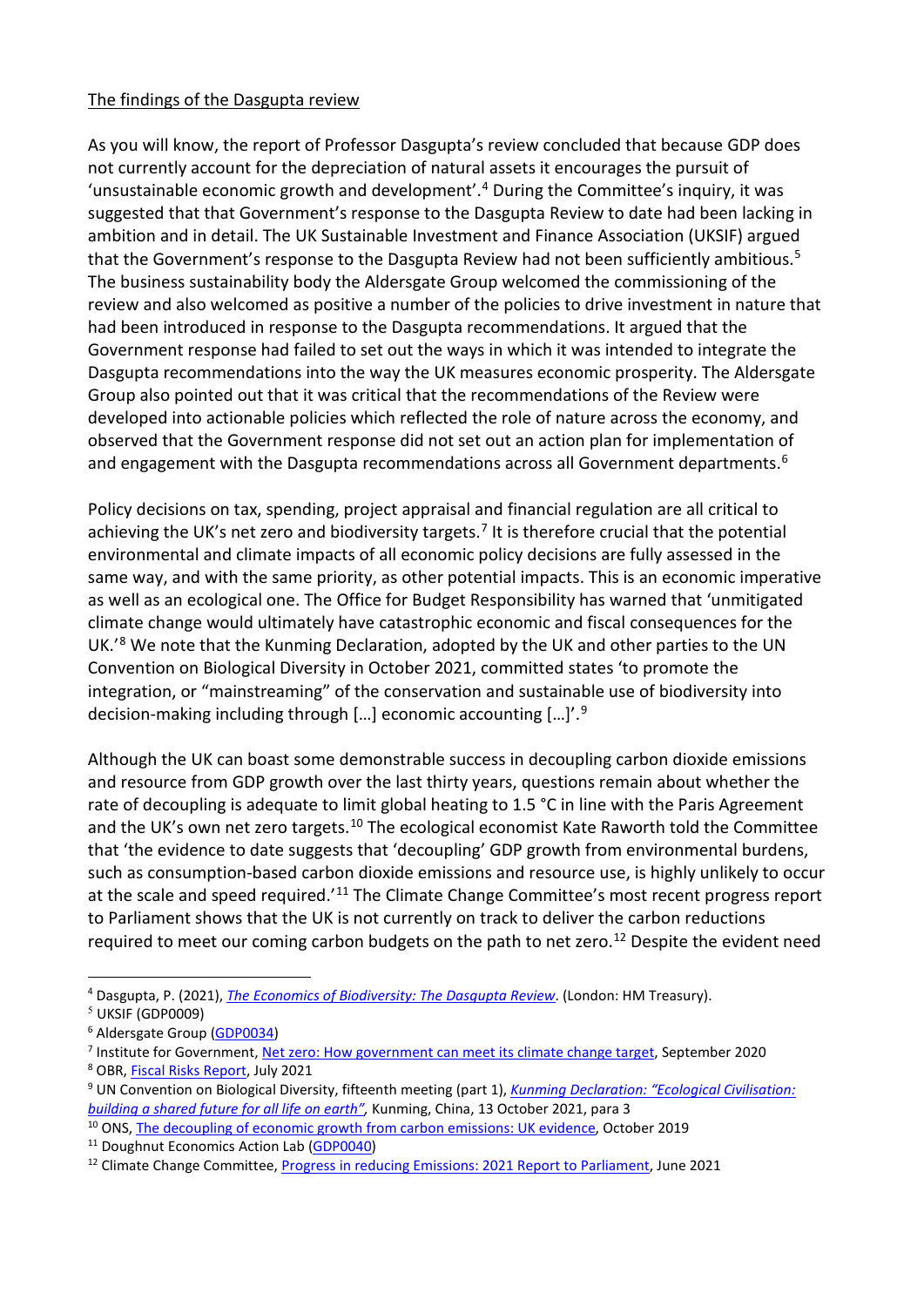to accelerate policy action to achieve the transition to net zero, decisions announced at the Autumn 2021 Budget appear likely actually to increase emissions in the short term.<sup>[13](#page-2-0)</sup> The OBR pointed out that while the 2021 Budget included tax measures that could assist on the path to net zero, it also included 'tax measures that will make the job of getting there more difficult (and more expensive for the Treasury)'.<sup>[14](#page-2-1)</sup>

## Communication of environmental statistics

The ONS's Director of Public Policy Analysis, Liz McKeown, told us about the positive steps that the ONS had taken to trial new ways of presenting environmental information: for instance, in advance of COP26 the ONS launched a climate portal that brought together climate statistics across six separate domains.<sup>[15](#page-2-2)</sup> While we acknowledge this good work, we remain concerned that climate statistics and the environmental accounts remain compartmentalised and obscure in their presentation.

We accept that 'the requirement to measure the economy means a GDP-style metric will always be required.<sup>'[16](#page-2-3)</sup> Many organisations giving evidence to the inquiry emphasised the need to incorporate a broader set of indicators alongside GDP to provide a better means to account for climate, nature and well-being issues in macroeconomic policy decisions. [17](#page-2-4) GDP figures are published quarterly and the media releases and accompanying analysis do not currently refer to carbon emissions or the environmental accounts. Satellite natural capital, environmental accounts and greenhouse gas emissions figures are released annually. Professor Henrietta Moore made a strong case for quarterly publication – alongside GDP – of a basket of other indicators including environmental statistics and social capital.<sup>[18](#page-2-5)</sup>

The designation of the UK's environmental accounts as 'satellite accounts' tends to relegate the environmental issues identified in such accounts to the periphery of decisions on economic policy, when they must clearly be mainstreamed. Professor Diane Coyle has said that 'it is hard to identify any direct influence […] on economic policy debates' arising from the publication of satellite accounts on the environment, by the UK or other national statistical offices.<sup>19</sup>

Economic policy must no longer be viewed in isolation from climate and nature policy. We consider that it is essential to provide policymakers with a broader set of indicators, prominently presented alongside the GDP indicator. To this end I have written to the Office for National Statistcs to recommend that it publishes, as part of its GDP release, quarterly estimates of greenhouse gas emissions. By doing this the ONS could help to provide greater focus in public policy debate on the climate impact of particular policies.

<span id="page-2-0"></span><sup>&</sup>lt;sup>13</sup> Office for Budget Responsibility, *Climate-related measures in the Budget and Spending Review*, 28 October 2021; WWF, [Net Zero Test,](https://www.wwf.org.uk/sites/default/files/2021-10/WWF_UK_NetZero_Full_Report_October2021.pdf) October 2021

<span id="page-2-2"></span><span id="page-2-1"></span><sup>&</sup>lt;sup>14</sup> Office for Budget Responsibility[, Climate-related measures in the Budget and Spending Review,](https://obr.uk/box/climate-related-measures-in-the-budget-and-spending-review/) 28 October 2021 <sup>15</sup> [Q118](https://committees.parliament.uk/oralevidence/9824/pdf/)

<span id="page-2-3"></span><sup>16</sup> Office for National Statistics (ONS) (GDP0035)

<span id="page-2-4"></span><sup>&</sup>lt;sup>17</sup> Dimitri Zenghelis, Bennett Institute of Public Policy, University of Cambridge [\(GDP0036\)](https://committees.parliament.uk/writtenevidence/43593/pdf/); Institute for Global Prosperity (GDP0038); Institute and Faculty of Actuaries [\(GDP0020\)](https://committees.parliament.uk/work/1668/aligning-the-uks-economic-goals-with-environmental-sustainability/publications/written-evidence/?SearchTerm=Actuaries&DateFrom=&DateTo=&SessionId=); Carnegie UK (GDP0041); Aldersgate Group(<u>GDP0034</u>)<br><sup>18</sup> <u>Q96</u><br><sup>19</sup> Professor Diane Coyle, *GDP: A Brief But Affectionate History*, Princeton University Press, 2014

<span id="page-2-5"></span>

<span id="page-2-6"></span>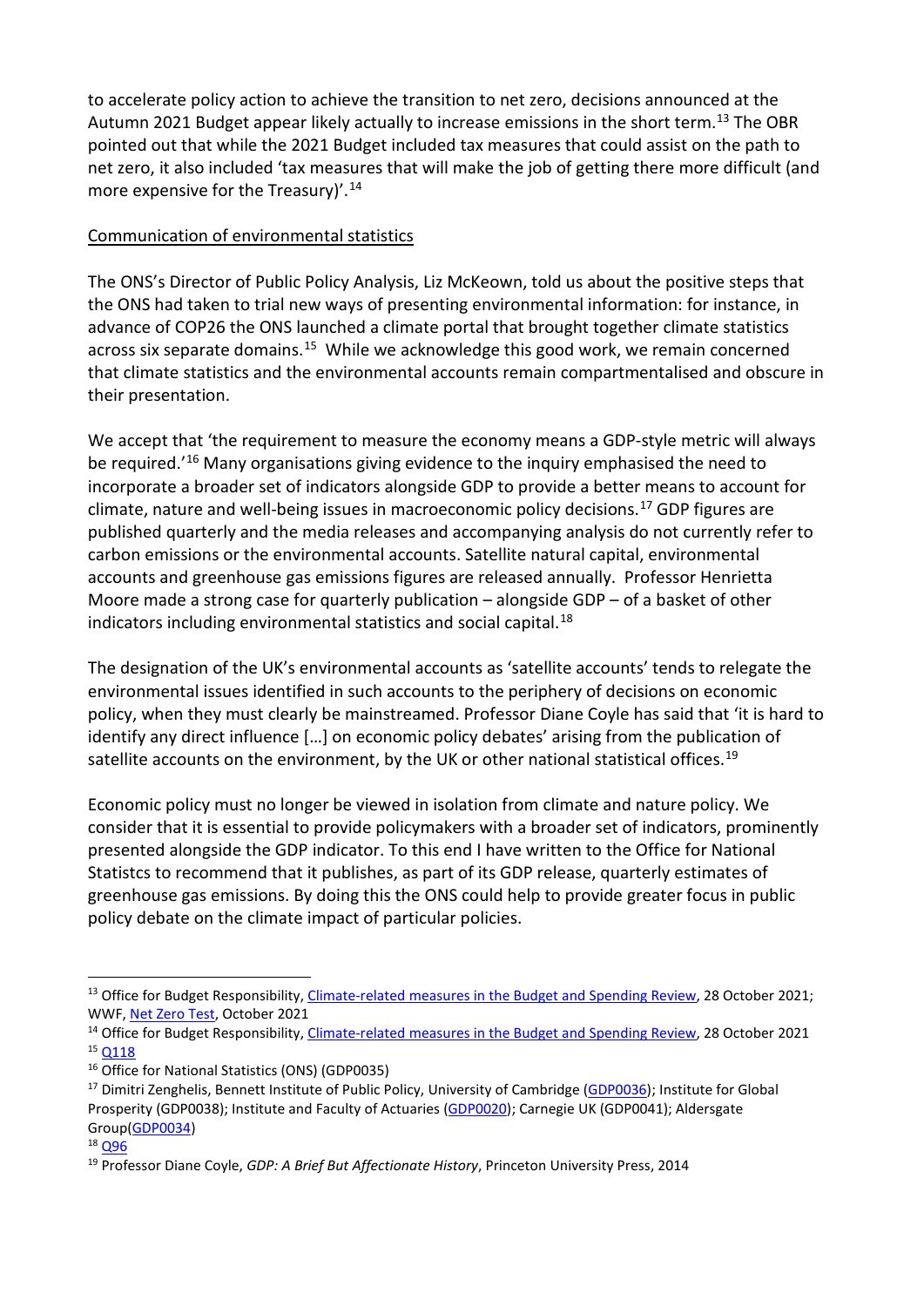We nevertheless note the warning from Matthew Lesh, of the Institute of Economic Affairs, that reframing GDP will not change anything in and of itself. He made a powerful case for the taxation of carbon to price in negative externalities so as to harness the power of markets that have delivered growth and prosperity to the task of tackling climate change.<sup>20</sup>

## Forecasting the carbon impact of policies

We were also struck by evidence we heard from Andy King, a member of the Budget Responsibility Committee of the Office for Budget Responsibility (OBR). As you know, the OBR produces detailed five-year economic and fiscal outlook (EFO) forecasts for the economy and public finances twice yearly, to accompany the Budget Statement and the Spring Statement.<sup>[21](#page-3-1)</sup> Andy King observed that while the Climate Change Committee provides annual progress reports to Parliament, it does not provide an equivalent service to the OBR in forecasting the carbon impact of individual policy measures. He said:

'I am conscious that my role within the OBR signing off the estimates of individual policy measures impacts on the public finances. There is not an equivalent of that that I am aware of. The public sector net borrowing effect of the 50 policy measures announced in each Budget has an individual line on what is known internally as the scorecard, which is published in the Budget document. There is not an emissions scorecard in the same way. The forecasts that are produced by the Department for Business and the baseline assumptions produced by the CCC are not quite the same as the OBR's current policy fiscal forecasts.'[22](#page-3-2) 

We welcome the Treasury revisions to the Green Book to require all policies, programmes, and projects to be developed and assessed against how well they deliver on the government's net zero objective. We are also pleased to note from recent correspondence with the Department for Environment, Food and Rural Affairs that the Government is pursuing options for strengthening the internal assessment of environmental impacts of tax measures.<sup>23</sup>

We nevertheless remain concerned at the significant and worrying gap between ambition and implementation on climate and biodiversity policies. In our view, there is at present insufficient focus on the likely environmental and climate impact of fiscal policy decisions. As you will recall, we recommended in a recent report that the Government include a Net Zero test at future fiscal events to assess the climate impacts of taxation, spending and resource decisions.<sup>[24](#page-3-4)</sup> In tandem with that recommendation, we consider that the Government should work with the Climate Change Committee and ONS on means to ensure that forecasts for the environmental impacts of economic policy decisions are published at the fiscal events when such decisions are announced.

<span id="page-3-0"></span><sup>20</sup> [Q97](https://committees.parliament.uk/oralevidence/9824/pdf/)

<span id="page-3-2"></span><sup>22</sup> [Q109](https://committees.parliament.uk/oralevidence/9824/pdf/)

<span id="page-3-1"></span><sup>&</sup>lt;sup>21</sup> Office for Budget Responsibility[, What we do](https://obr.uk/about-the-obr/what-we-do/#:%7E:text=We%20produce%20detailed%20five%2Dyear,Statement%20(usually%20in%20March).) [Date accessed 25 February 2021]

<span id="page-3-3"></span><sup>&</sup>lt;sup>23</sup> [Letter from the Secretary of State for Environment, Food and Rural Affairs,](https://committees.parliament.uk/publications/9437/documents/161287/default/) relating to the Biodiversity and Ecosystems inquiry, dated 18 March 2022

<span id="page-3-4"></span><sup>24</sup> Environmental Audit Committee, *[Biodiversity in the UK: bloom or bust?](https://committees.parliament.uk/publications/6498/documents/70656/default/)*, June 2021